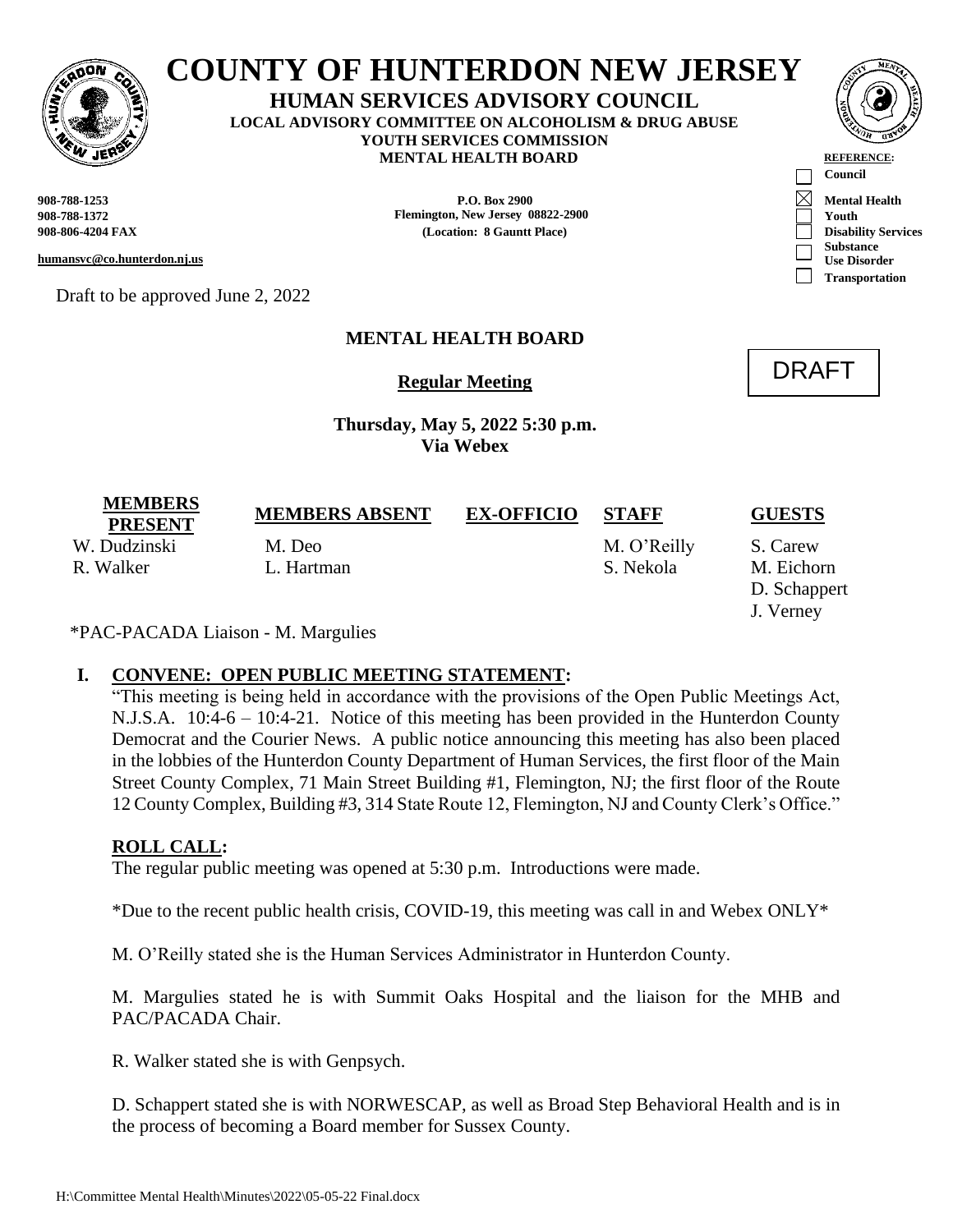M. Eichorn stated she is the Executive Director of the Family Guidance Center in Warren County and is also attending as a resident of Hunterdon County.

J. Verney is the Regional Coordinator for the Northern Region for the Division of Mental Health & Addiction Services and is filling in for D. Davis.

S. Nekola stated she is the Division Head of Social Work Services for the county.

W. Dudzinski stated he is the Chairman of the Mental Health Board and CFO of NewBridge Services, Inc.

- **II. \*A. MINUTES:** Due to a lack of a quorum, the meeting minutes of April 7, 2022 will be tabled for the next Mental Health Board meeting.
	- **B. CORRESPONDENCE:** No correspondence at this time.

## **III. REPORTS:**

**A. County Update:** M. O'Reilly was happy to announce May is Mental Health Awareness Month and is pleased to share any related events in the community. She encouraged all to forward any event material to herself or S. Becker so it may be shared among the county groups.

She also wanted to recognize that it is  $50<sup>th</sup>$  anniversary of the Senior, Disability and Veteran's Services in Hunterdon County.

There are two surveys available now. One is a 60-second survey that is on the Senior Center webpage; she will put in the Chat Box for everyone. This is a quick update of what is happening in the community with the senior programs. Additionally, a housing survey was put together by the Human Services Advisory Council Housing Committee. The housing survey is looking for input from Social Service providers, landlords and renters to address Hunterdon County specific housing issues.

M. O'Reilly stated she is happy to announce that the Hunterdon County Department of Human Services was awarded a grant for Communication access through The Deaf and Hard of Hearing under the state Department of Human Services in the amount of \$75,000 which will provide funding to support the installation of hearing loops in three county meeting locations, portable hearing loops for use at reception areas and funds to develop county programming in American Sign Language.

The State Division of Mental Health and Addiction Services has awarded funding to Rutgers for Early Intervention Support Services or (EISS), which will bring urgent care mental health treatment to Hunterdon County. The county currently does not have these services.

The Division of Housing hosted a successful event on April 25, 2022 to provide community outreach. Applications for some of the low-income housing projects in the area were made available. It had been reported that almost 40 people attended. This is very exciting! M. O'Reilly conveyed that talks about hosting another event such as this will take place most likely in the Fall.

Tri County CoC plans to release a letter of intent for FY22 in May 2022 with a June 2022 return date. More information will be shared soon via email.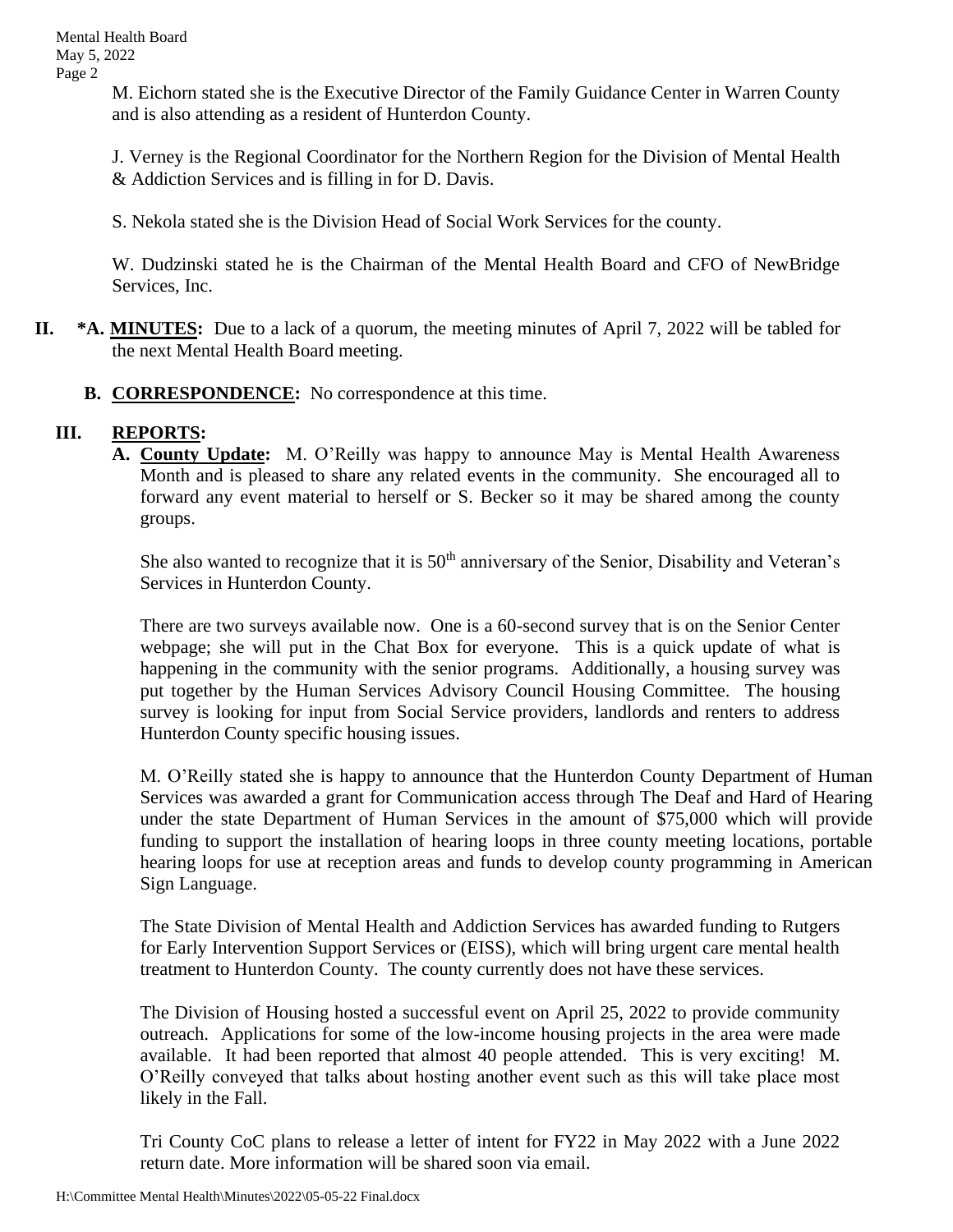**B. State Update:** On D. Davis' behalf, J. Verney reported a Request for Proposals (RFP) was issued by the New Jersey Department of Human Services (DHS), Division of Mental Health and Addiction Services (DMHAS) for creation of the Early Intervention Support Services (EISS) in the following ten (10) counties: Passaic, Sussex, Warren, Hunterdon, Union, Salem, Gloucester, Burlington, Somerset, Cape May.

EISS programs provide rapid access to short term, recovery oriented, crisis intervention services. EISS serves persons who are 18 years of age or older, who are experiencing exacerbated symptoms of a mental illness. Services include assessment, psychiatric evaluation, pharmacologic interventions, short-term counseling and psychotherapy, psycho-education, time-limited case management, referral and linkage. EISS has routine "after-office" hours (e.g. weekends), accommodates "walk-ins" and offers quick access to staff with psychiatric prescriber privileges, when needed. The length of stay would be 30-days or so.

Total annualized funding for each of the counties is one (1) million from the \$10 Million total funding amount available, which is subject to State appropriations. EISS awardees:

- *Catholic Charities-Burlington County*
- *Bridgeway-Union County*
- *Rutgers UBHC-Hunterdon and Somerset Counties*
- *Acenda -Cape May and Gloucester Counties*
- *Health Care Commons Inc. -Salem County*
- *St Clare's -Warren County*
- *CBH Care -Passaic County*
- *Mental Health Association of Essex and Morris -Sussex County*

The Division of Medical Assistance and Health Services will be hosting a Medicaid Provider Training that is called Useful Tools for a Compliant Medicaid Provider -A presentation for Partial Care Providers that will take place via Zoom Webinar on Wednesday, June 8, 2022 from  $1:00 - 3:00$  pm.

**Program Description:** The following state agencies -- the Medicaid Fraud Division (MFD) of the Office of the State Comptroller, the Division of Medical Assistance and Health Services (DMAHS) and the Division of Mental Health and Addiction Services (DMHAS), both within the Department of Human Services, and the Medicaid Fraud Control Unit (MFCU) in the Attorney General's Office -- work together with New Jersey's Managed Care Organizations (MCOs) to identify and recover overpaid funds due to fraud, waste and abuse in the Medicaid program (often referred to as NJ FamilyCare). This session is designed to provide stakeholders, specifically Medicaid partial care providers, a better understanding of best practices to prevent, avoid, and detect fraud, waste, and abuse in the Medicaid program.

# **Goals of This Presentation – To Help Attendees Understand:**

- *The Medicaid program regulatory oversight structure*
- *The Medicaid regulatory framework and compliance requirements*
- *Medicaid documentation requirements for providers*
- *Third Party Liability (TPL) requirements*
- *Fraud, waste and abuse obligations of providers (prevention and reporting)*
- *The consequences for non-compliance by providers*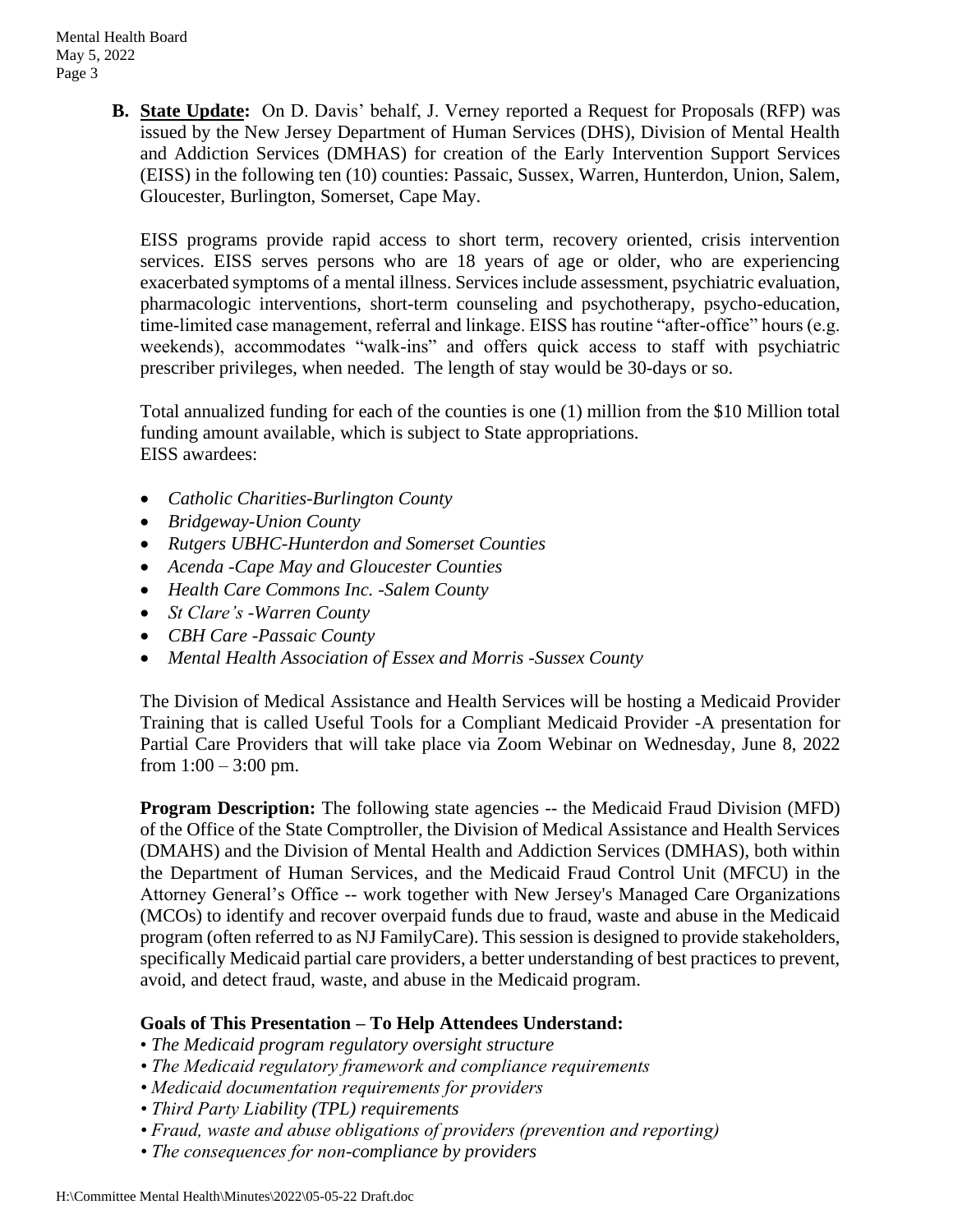Mental Health Board May 5, 2022 Page 4

#### **Speakers:**

Representatives from the Medicaid State government agencies listed above, and New Jersey's MCOs - Aetna Better Health of New Jersey, Amerigroup NJ, Horizon NJ Health, United Healthcare Community Plan, and Wellcare.

#### **Registration:**

Registration is required and is limited to 500 participants. **For more information, please email provider-education@osc.nj.gov.** 

#### **Announcement:**

Assistant Commissioner Valerie Mielke received the Partnership Award from Acenda Integrated Health this month. Below is the YouTube link. It is 30 minutes in length – Assistant Commissioner Mielke's acceptance speech is towards the end. [https://youtu.be/Caclk4OtBnE](https://urldefense.com/v3/__https:/youtu.be/Caclk4OtBnE__;!!J30X0ZrnC1oQtbA!IYlcszQubotzEBQ_6_A4rGMajCJDdx_ROkZ3ygHVs6d1044Bqzb2hy35E6jzIn_4Ni7FUZAp8twRQ8_mvDRRWsI70kw$)

W. Dudzinski inquired regarding the 1115 Waiver related to the five MCOs requirements that had been raised at last month's meeting. This is instituting lots of extra work, potential risk and lost finances if you cannot get credentialed. There will be providers who no longer can provide services because of the MCOs requirements. J. Verney will bring this concern to the attention of his colleagues and medical assistants to further review and discussion.

**C. NAMI Hunterdon, Update:** W. Dudzinski stated NAMI Hunterdon submitted their 2-minute video and hopefully it will be posted on one of the county sites. He explained it is intended as an awareness of what NAMI Hunterdon is about and the services they offer. With the help of the county, NAMI Hunterdon rolled out a mental health awareness challenge to all of the high schools in Hunterdon County. It is an expressive arts challenge that has anything to do with mental health awareness which is offering a \$2,000.00 award. It is expected to present this challenge year-after-year. The winner will be awarded in September after the holiday.

# **III. UNFINISHED BUSINESS:**

## **V. NEW BUSINESS:**

- **A.** Amy Villiano Acenda Integrated Behavioral Health Presentation: To be re-scheduled.
- **B.** NORWESCAP Aces Funding D. Schappert stated her position fulfilling dual roles with both organizations including the title of grant coordinator for the Adverse Childhood Experiences (Aces). Acenda Integrated Behavioral Health is also involved in this effort. She explained one of the reasons she is in attendance at as many board meetings is each collaborative has seven counties and a \$1M to work with the different communities to distribute these funds over the course of the next year. It is a very limited time period to release these funds and to work on different community projects. This initial stage is a call for ideas and a need to work on larger funds. As soon as the initial announcement is made with their partners, Acenda Integrated Behavioral Health. In the next couple of weeks, a flyer with information will be distributed. Discussion ensued.
- **C.** 988 Legislation [https://pub.njleg.state.nj.us/Bills/2022/A2500/2036\\_I1.PDF](https://pub.njleg.state.nj.us/Bills/2022/A2500/2036_I1.PDF): On July 16, 2022, 988 will become the nationwide 3-digit dialing code for crisis and suicide prevention. It will replace the 1-800 number currently used by the National Suicide Prevention Lifeline. On this date, when someone calls 988 all phones in the U.S. (mobile and landline) will connect with the crisis/suicide prevention system. This will allow anyone in the U.S. to call 988 and